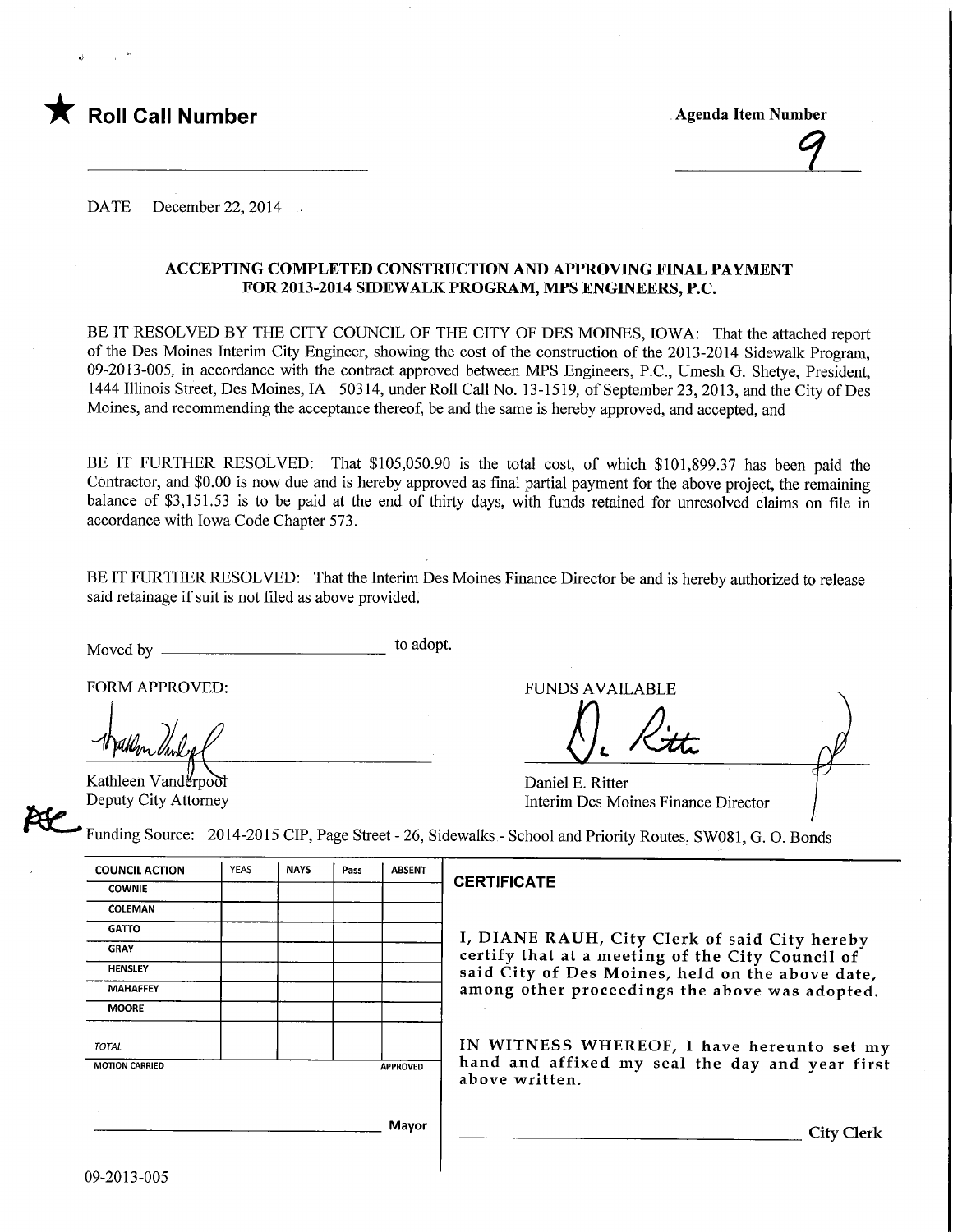





1. E. GRAY ST. - 525' EAST OF INDIANOLAAVE., SOUTH SIDE OF STREET.

2. E. SHERIDAN AVE. - 225' WEST OF HUBBELLAVE, NORTH SIDE OF STREET.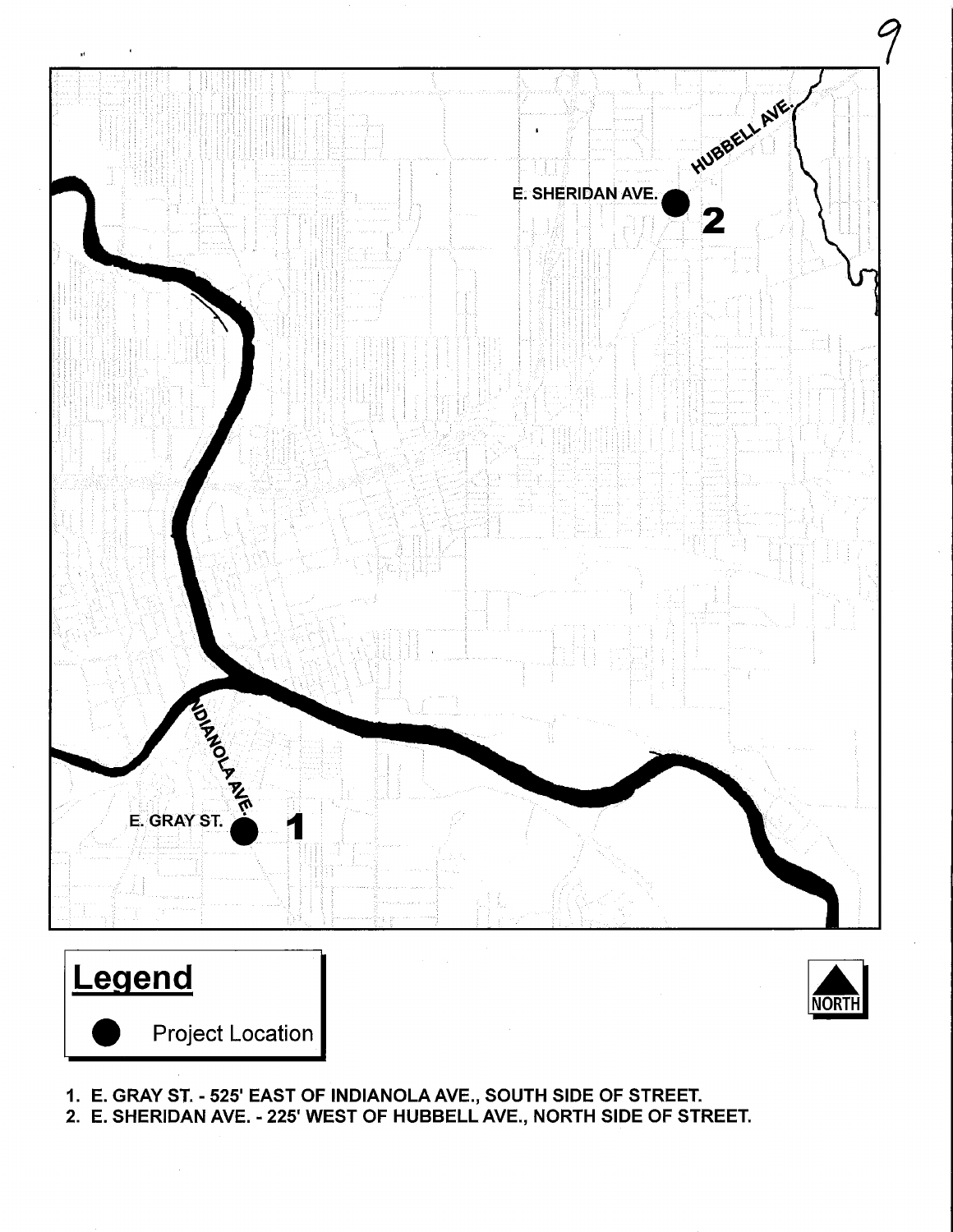## ENGINEERING DEPARTMENT CITY OF DES MOINES, IOWA



# PROJECT SUMMARY

## 2013-2014 Sidewalk Program

# Activity ID 09-2013-005

On September 23, 2013, under Roll Call No. 13-1519, the Council awarded the contact for the above improvements to MPS Engineers, P.C., in the amount of \$82,833.00. Tabulated below is a history of project change orders.

| Change<br>Order No. | <b>Initiated By</b> | <b>Description</b>                                                                                         | Amount       |
|---------------------|---------------------|------------------------------------------------------------------------------------------------------------|--------------|
|                     | City                | 11/21/2013                                                                                                 | \$6,443.90   |
|                     |                     | Abandon water service and remove existing pavement,<br>backfill and patch the street above the abandoment. |              |
| 2                   | City                | 5/15/2014                                                                                                  | \$13,828.00  |
|                     |                     | Adjust contract quantities to as-built quantities.                                                         |              |
| 3                   | City                | 9/15/2014                                                                                                  | \$1,946.00   |
|                     |                     | Adjust contract quantities to as-built quantities.                                                         |              |
|                     |                     | <b>Original Contract Amount</b>                                                                            | \$82,833.00  |
|                     |                     | <b>Total Change Orders</b>                                                                                 | \$22,217.90  |
|                     |                     | <b>Percent of Change Orders to Original Contract</b>                                                       | 26.82%       |
|                     |                     | <b>Total Contract Amount</b>                                                                               | \$105,050.90 |
|                     |                     |                                                                                                            |              |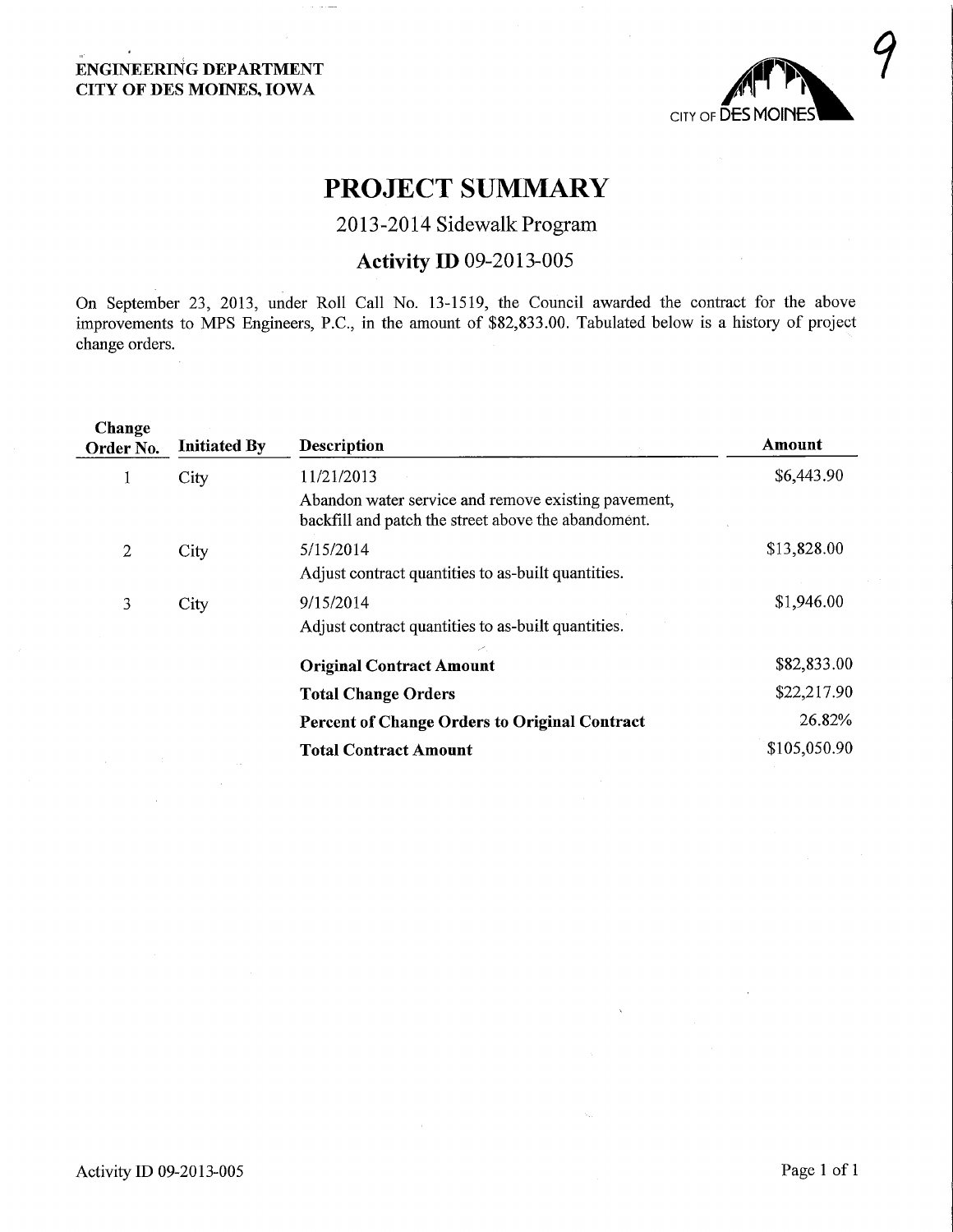December 22, 2014



#### **CERTIFICATION OF COMPLETION**

#### AGENDA HEADING:

Accepting completed construction and approving final payment for the 2013-2014 Sidewalk Program, MPS Engineers, P.C.

#### SYNOPSIS:

Approve the Engineer's Certification of Completion, accept construction of said improvement, and authorize final payment to the contractor.

#### FISCAL IMPACT:

Amount: \$105,050.90 As-Built Contract Cost

Funding Source: 2014-2015 CIP, Page Street - 26, Sidewalks - School and Priority Routes, SW081, G. 0. Bonds

#### CERTIFICATION OF COMPLETION:

On September 23, 2013, under Roll Call No. 13-1519, the City Council awarded a contract to MPS Engineers, P.C., Umesh G. Shetye, President, 1444 Illinois Street, Des Moines, IA 50314 for the construction of the following improvement:

#### 2013-2014 Sidewalk Program, 09-2013-005

The improvement includes construction of Portland cement concrete sidewalk 4 feet wide and 4 inches thick (6 inches through driveways/driveway approaches) and 6 inch ADA compliant curb ramps, includes grading, sodding, traffic control and other incidental items; in accordance with the contract documents, including Plan File Nos. 553-204/225, along the south side of E. Gray Street from Indianola Avenue east approximately 525' to meet existing sidewalk at 341. E. Gray Street, and also along the north side of E. Sheridan Avenue from 2658 E. Sheridan Avenue east approximately 225' to Hubbell Avenue, Des Moines, Iowa

I hereby certify that the construction of said 2013-2014 Sidewalk Program, Activity ID 09-2013-005, has been completed in substantial compliance with the terms of said contract, and I hereby recommend that the work be accepted. The work commenced on October 14, 2013, and was completed on December 10, 2014.

I further certify that \$105,050.90 is the total cost of said improvement, of which \$101,899.37 has been paid the Contractor and \$0.00 is now due and is hereby approved as final partial payment for the above project, the remaining balance of \$3,151.53 is to be paid at the end of thirty days, with funds retained for unresolved claims on file in accordance with Iowa Code Chapter 573. The amount of completed work is shown on the attached Estimate of Construction Completed.

Armela SCooksey Rb

Pamela S. Cooksey, P.E. Des Moines Interim City Engineer